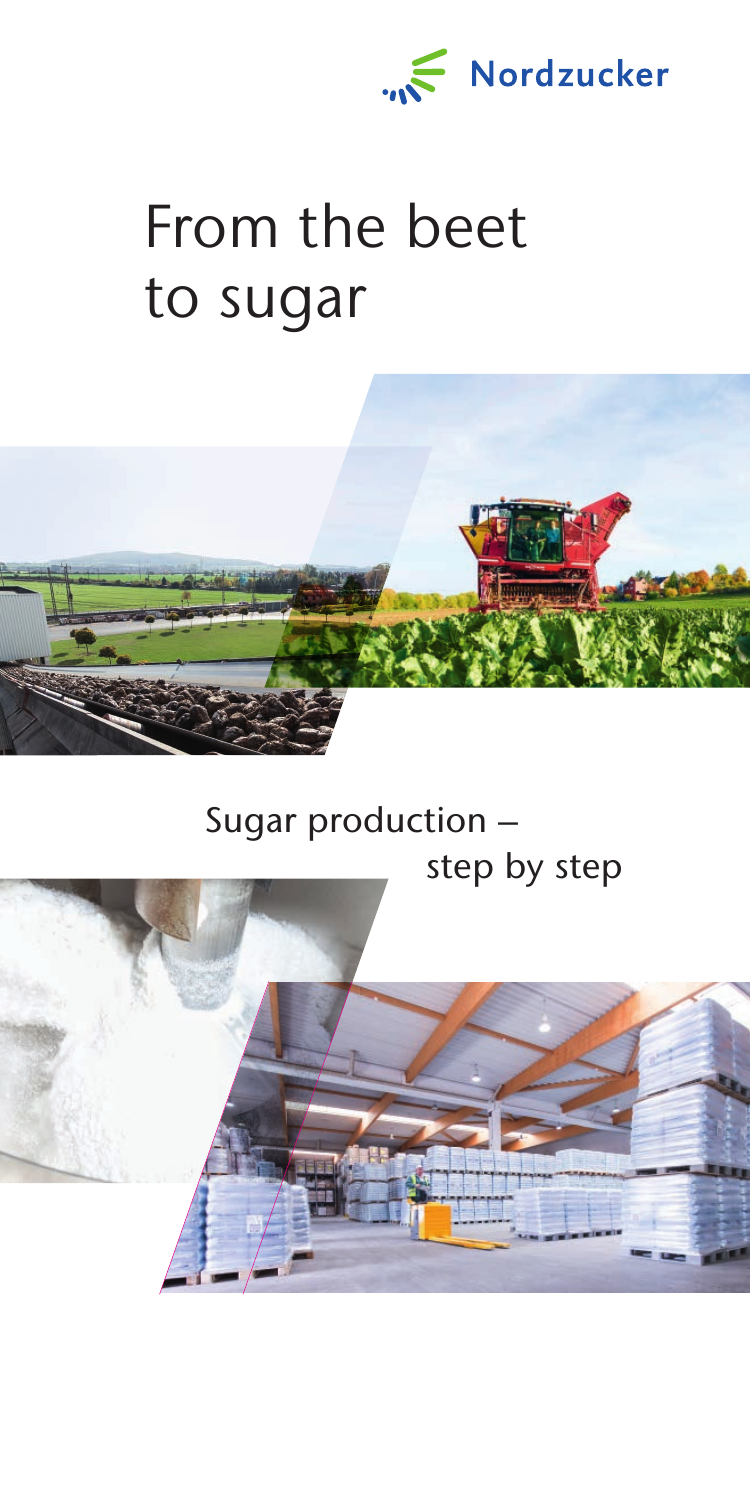## How we extract sugar from beet

### Sugar production – from the beet to the customer

The Nordzucker Group is one of the world's leading sugar producers with a sugar production of more than three million tons from beet and cane yearly. A total of 3,800 employees in 21 production and refining plants strive towards providing excellent products and services and thus form the basis for further growth.



#### Sugar beet sowing and harvest

After the beet is sown in spring, it is harvested from September, having soaked up around 180 days of sunshine. The beet is usually stored at the edge of the field in beet clamps until it is collected.

#### Beet receiving and extraction

Lorries transport the beet to the sugar plant, unloading it in the plant's beet yard. The beet is then carried by conveyor belt to a washing facility.

Slicer machines in the plant cut the beet into thin cossettes, from which hot water extracts the sugar in diffusion towers, creating a sugar solution: the raw juice. The spent beet pulp is used in the production of animal feed.



#### Juice purification and evaporation

The non-sugar substances in the raw juice are separated during juice purification with the help of calcium carbonate and carbon dioxide. After being filtered twice, there remains a clear, pale-yellow clarified juice. The evaporation plant extracts water from the clarified juice in several stages until the sugar content reaches about sixty-seven per cent in the form of a thick juice.

## Crystallisation

This thick, golden-brown juice is then further concentrated in the boiling station. At a certain concentration, sugar crystals begin to form. A thick pulp, known as magma, forms a mixture of crystals and syrup. This massecuite is drained into mash tuns to cool.



#### Centrifugation

The massecuite flows from the mash tuns into the centrifuges, where the crystals are separated from the syrup by centrifugal force. The sugar is now white. If this sugar is now dissolved and allowed to crystallise again, a particularly pure and high-quality sugar is formed – refined sugar. The centrifugation leaves behind a thick syrup-like product – molasses. Molasses is used in the production of animal feed and as a raw material in the production of yeast and alcohol.

#### Storing and preparing varieties of sugar

The finished sugar is dried, cooled, and transported to silos where it is stored temporarily. To meet customer requirements, the sugar is sieved and then sold loose or as packaged goods.

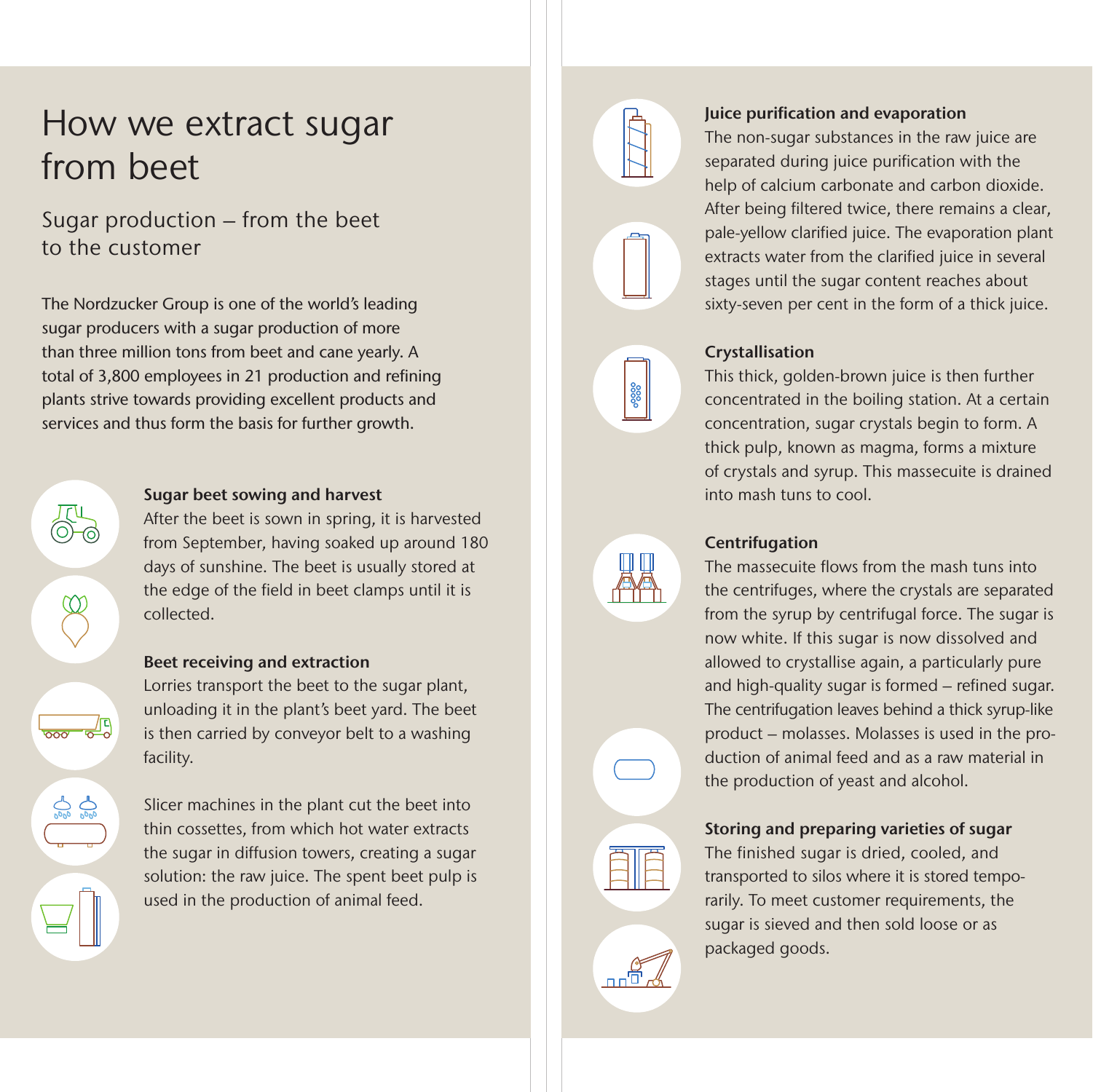We produce about 2.5 million tonnes of sugar from beet each year at our eighteen production and refinery facilities in Europe.

Eighty per cent of our products reach our customers in the food industry. We distribute twenty per cent of our sugar as packaged goods via the retail industry.



CO.

 $60$ 

We manufacture more than 250 different sugar products.

Since 1990 we have reduced our energy consumption by 45 per cent and our  $CO<sub>2</sub>$ emissions by around 60 per cent.

Sugar beet consists of up to seventy-five per cent water. We are able to cover some ninety per cent of our entire water requirement by reusing almost half of this water content. The water is reused approximately twenty times.

You want to know more? www.nordzucker.com









# Sugar production – step by step  $*$



Molasses